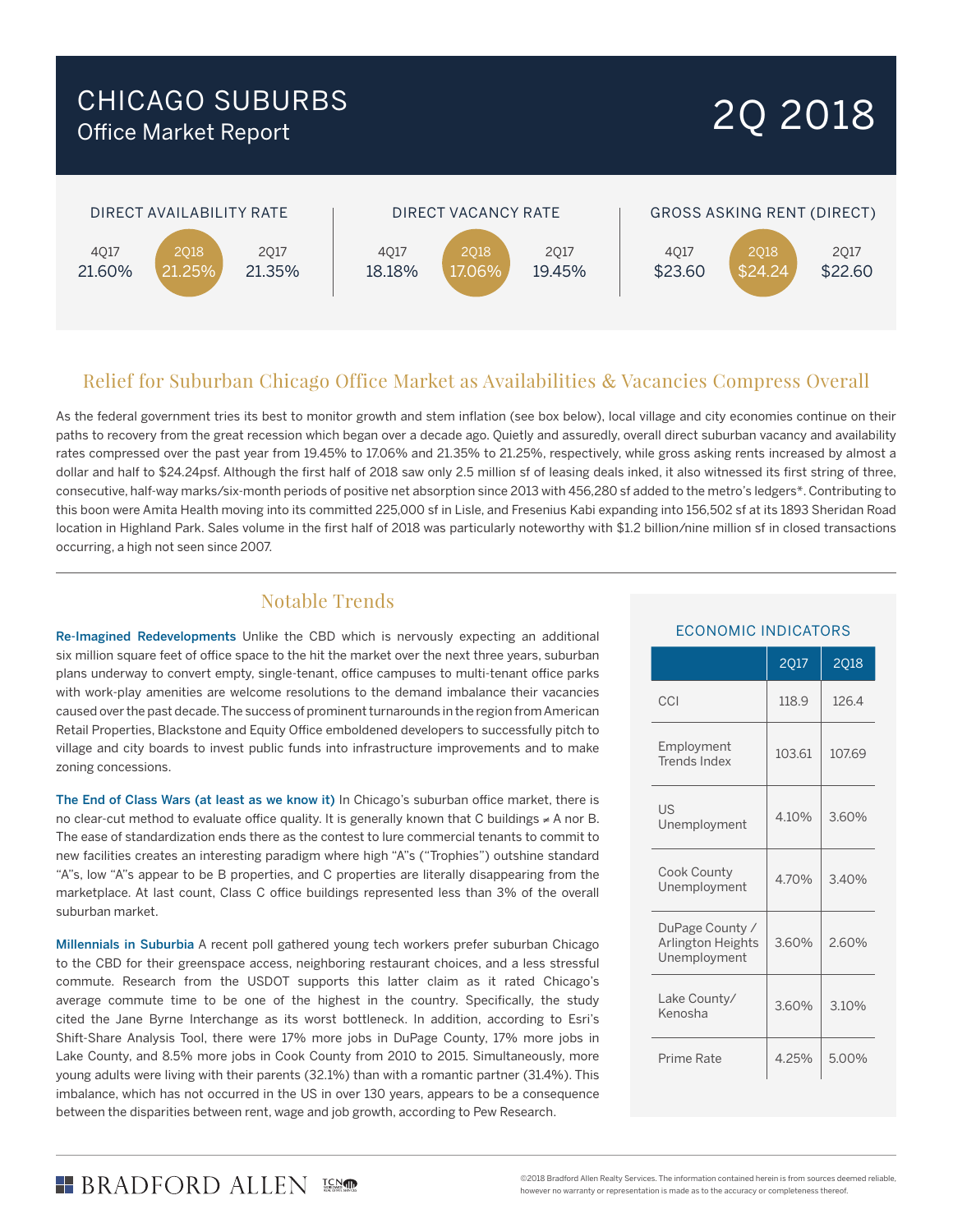## CHICAGO SUBURBS *2Q 2018*

|                           | <b>INVENTORY</b><br>(SF) | AVERAGE<br><b>BUILDING</b><br>SIZE (SF) | <b>DIRECT</b><br>AVAILABLE<br><b>RATE (%)</b> | <b>SUBLET</b><br>AVAILABLE<br>RATE (%) | <b>DIRECT</b><br><b>VACANCY</b><br>RATE (%) | <b>SUBLET</b><br>VACANCY<br>RATE (%) | <b>MAX AVAILABLE</b><br><b>FLOOR</b><br><b>CONTIGUOUS</b><br>SPACE (SF) | MAX AVAILABLE<br><b>BUILDING</b><br><b>CONTIGUOUS</b><br>SPACE (SF) | <b>GROSS</b><br>WEIGHTED<br><b>ASKING RENTS</b><br>(DIRECT) | <b>DIRECT NET</b><br><b>ABSORPTION</b><br>2018 (SF) | <b>DIRECT NET</b><br><b>ABSORPTION</b><br>1H18 (SF) |
|---------------------------|--------------------------|-----------------------------------------|-----------------------------------------------|----------------------------------------|---------------------------------------------|--------------------------------------|-------------------------------------------------------------------------|---------------------------------------------------------------------|-------------------------------------------------------------|-----------------------------------------------------|-----------------------------------------------------|
| <b>ALL SUBURBAN</b>       | 121,363,476              | 112,896                                 | 21.25%                                        | 2.48%                                  | 17.06%                                      | 1.27%                                | 325,000                                                                 | 1,300,000                                                           | \$24.24                                                     | 617,701                                             | 456,280                                             |
| <b>CLASS A</b>            | 73,608,565               | 205,038                                 | 22.52%                                        | 2.92%                                  | 18.57%                                      | 1.33%                                | 325,000                                                                 | 1,300,000                                                           | \$27.10                                                     | 494,113                                             | 358,833                                             |
| <b>CLASS B</b>            | 47,754,911               | 66,697                                  | 19.28%                                        | 1.79%                                  | 14.73%                                      | 1.18%                                | 183,973                                                                 | 568,382                                                             | \$19.15                                                     | 123,588                                             | 97,447                                              |
| <b>EAST-WEST CORRIDOR</b> | 48,109,691               | 99,400                                  | 18.20%                                        | 2.62%                                  | 13.68%                                      | 1.96%                                | 79,999                                                                  | 354,000                                                             | \$23.83                                                     | 310,911                                             | 119,150                                             |
| <b>EAST</b>               | 24,196,536               | 105,202                                 | 16.06%                                        | 2.84%                                  | 12.14%                                      | 2.00%                                | 66,451                                                                  | 130,000                                                             | \$24.88                                                     | 243,524                                             | 366.077                                             |
| <b>CLASS A</b>            | 13,911,851               | 210,786                                 | 15.05%                                        | 2.62%                                  | 11.90%                                      | 1.43%                                | 56,507                                                                  | 130,000                                                             | \$28.55                                                     | 241,106                                             | 401,984                                             |
| <b>CLASS B</b>            | 10,284,685               | 62,711                                  | 17.44%                                        | 3.13%                                  | 12.46%                                      | 2.77%                                | 66,451                                                                  | 127,446                                                             | \$19.89                                                     | 2,418                                               | (35,907)                                            |
| SOUTH                     | 5,995,211                | 67,362                                  | 22.58%                                        | 0.16%                                  | 17.41%                                      | 0.16%                                | 79,999                                                                  | 250,000                                                             | \$22.15                                                     | (3,302)                                             | (111,660)                                           |
| <b>CLASS A</b>            | 2.708.744                | 150,486                                 | 21.40%                                        | 0.35%                                  | 21.56%                                      | 0.35%                                | 79.999                                                                  | 250,000                                                             | \$27.16                                                     | 12.481                                              | (110, 407)                                          |
| <b>CLASS B</b>            | 3,286,467                | 46,288                                  | 23.55%                                        | 0.00%                                  | 13.99%                                      | 0.00%                                | 73,828                                                                  | 136,000                                                             | \$22.15                                                     | (15,783)                                            | (1,253)                                             |
| WEST                      | 17,917,944               | 108,594                                 | 19.62%                                        | 3.14%                                  | 14.51%                                      | 2.50%                                | 78,000                                                                  | 354,000                                                             | \$22.90                                                     | 70,689                                              | (135, 267)                                          |
| <b>CLASS A</b>            | 11,075,534               | 212,991                                 | 21.14%                                        | 3.77%                                  | 14.82%                                      | 3.41%                                | 78,000                                                                  | 354,000                                                             | \$25.30                                                     | 46,719                                              | (12, 244)                                           |
| <b>CLASS B</b>            | 6,842,410                | 60.552                                  | 17.16%                                        | 2.12%                                  | 14.00%                                      | 1.03%                                | 71,157                                                                  | 194.954                                                             | \$18.97                                                     | 23,970                                              | (123, 023)                                          |
| <b>NORTHERN</b>           | 29,562,844               | 111.139                                 | 20.17%                                        | 3.50%                                  | 16.73%                                      | 1.28%                                | 183,973                                                                 | 405.039                                                             | \$24.97                                                     | 155,019                                             | 164,104                                             |
| <b>CENTRAL</b>            | 8,822,298                | 114,575                                 | 17.02%                                        | 1.00%                                  | 13.76%                                      | 0.80%                                | 183,973                                                                 | 405,039                                                             | \$26.27                                                     | 30,177                                              | 70,562                                              |
| <b>CLASS A</b>            | 3,879,559                | 161,648                                 | 25.38%                                        | 1.98%                                  | 24.86%                                      | 1.54%                                | 78.496                                                                  | 405.039                                                             | \$27.75                                                     | (5,608)                                             | (20,778)                                            |
| <b>CLASS B</b>            | 4,942,739                | 93,259                                  | 10.46%                                        | 0.23%                                  | 5.05%                                       | 0.23%                                | 183,973                                                                 | 205,724                                                             | \$21.91                                                     | 35,785                                              | 91,340                                              |
| <b>NORTH</b>              | 16,176,671               | 112,338                                 | 24.33%                                        | 4.91%                                  | 20.53%                                      | 1.52%                                | 174,886                                                                 | 302,678                                                             | \$24.16                                                     | 114,492                                             | 75,267                                              |
| <b>CLASS A</b>            | 10,879,941               | 164,848                                 | 29.62%                                        | 5.07%                                  | 26.41%                                      | 0.89%                                | 174,886                                                                 | 302,678                                                             | \$25.20                                                     | 123,697                                             | 107,247                                             |
| <b>CLASS B</b>            | 5.296.730                | 67.907                                  | 13.45%                                        | 4.57%                                  | 8.44%                                       | 2.82%                                | 98.105                                                                  | 105.486                                                             | \$20.25                                                     | (9,205)                                             | (31,980)                                            |
| SOUTH                     | 4,563,875                | 101,419                                 | 11.55%                                        | 3.32%                                  | 8.99%                                       | 1.31%                                | 23,807                                                                  | 90,500                                                              | \$28.03                                                     | 10,350                                              | 18,275                                              |
| <b>CLASS A</b>            | 2,374,504                | 169,607                                 | 5.98%                                         | 4.36%                                  | 4.60%                                       | 2.27%                                | 20,346                                                                  | 20,346                                                              | \$35.20                                                     | 17,586                                              | 15,722                                              |
| <b>CLASS B</b>            | 2,189,371                | 70,625                                  | 17.58%                                        | 2.18%                                  | 13.75%                                      | 0.27%                                | 23,807                                                                  | 90,500                                                              | \$23.78                                                     | (7,236)                                             | 2,553                                               |
| <b>NORTHWEST</b>          | 30.574.484               | 127.394                                 | 28.06%                                        | 1.98%                                  | 23.92%                                      | 0.51%                                | 325,000                                                                 | 1.300.000                                                           | \$22.82                                                     | 97.714                                              | 144.773                                             |
| $1 - 355$                 | 4,559,864                | 106,043                                 | 31.48%                                        | 0.18%                                  | 29.01%                                      | 0.00%                                | 125,523                                                                 | 290,679                                                             | \$22.39                                                     | (47,018)                                            | (54, 135)                                           |
| <b>CLASS A</b>            | 2,985,468                | 199,031                                 | 30.51%                                        | 0.28%                                  | 30.14%                                      | 0.00%                                | 34,191                                                                  | 290,679                                                             | \$25.49                                                     | (40, 168)                                           | (60, 473)                                           |
| <b>CLASS B</b>            | 1,574,396                | 56.228                                  | 33.33%                                        | 0.00%                                  | 26.89%                                      | 0.00%                                | 125,523                                                                 | 125,523                                                             | \$16.99                                                     | (6,850)                                             | 6.338                                               |
| <b>SCHAUMBURG</b>         | 26,014,620               | 132,054                                 | 27.46%                                        | 2.29%                                  | 23.03%                                      | 0.60%                                | 325,000                                                                 | 1,300,000                                                           | \$22.95                                                     | 144,732                                             | 198,908                                             |
| <b>CLASS A</b>            | 17,083,044               | 275,533                                 | 27.13%                                        | 3.00%                                  | 22.30%                                      | 0.68%                                | 325,000                                                                 | 1,300,000                                                           | \$25.78                                                     | 62,429                                              | 70,030                                              |
| <b>CLASS B</b>            | 8,931,576                | 66,160                                  | 28.10%                                        | 0.93%                                  | 24.42%                                      | 0.45%                                | 54,641                                                                  | 568,382                                                             | \$17.89                                                     | 82,303                                              | 128,878                                             |
| O'HARE                    | 13,116,457               | 154,311                                 | 18.98%                                        | 0.82%                                  | 14.21%                                      | 0.49%                                | 53,427                                                                  | 161,676                                                             | \$27.80                                                     | 54.057                                              | 28,253                                              |
| <b>CLASS A</b>            | 8,709,920                | 207,379                                 | 19.19%                                        | 1.22%                                  | 12.99%                                      | 0.73%                                | 53,427                                                                  | 161,676                                                             | \$32.27                                                     | 35,871                                              | (32, 248)                                           |
| <b>CLASS B</b>            | 4,406,537                | 102,478                                 | 18.56%                                        | 0.04%                                  | 16.64%                                      | 0.01%                                | 31.809                                                                  | 59,711                                                              | \$19.12                                                     | 18,186                                              | 60.501                                              |

### **BRADFORD ALLEN**

Current and historical property data were compiled from CoStar with these parameters: Class A and B, existing and under renovation office property type, excluding non-conforming and owner-occupied properties. Absorption numbers are calculated using currently reported square footage in CoStar, standardized over the last four quarters.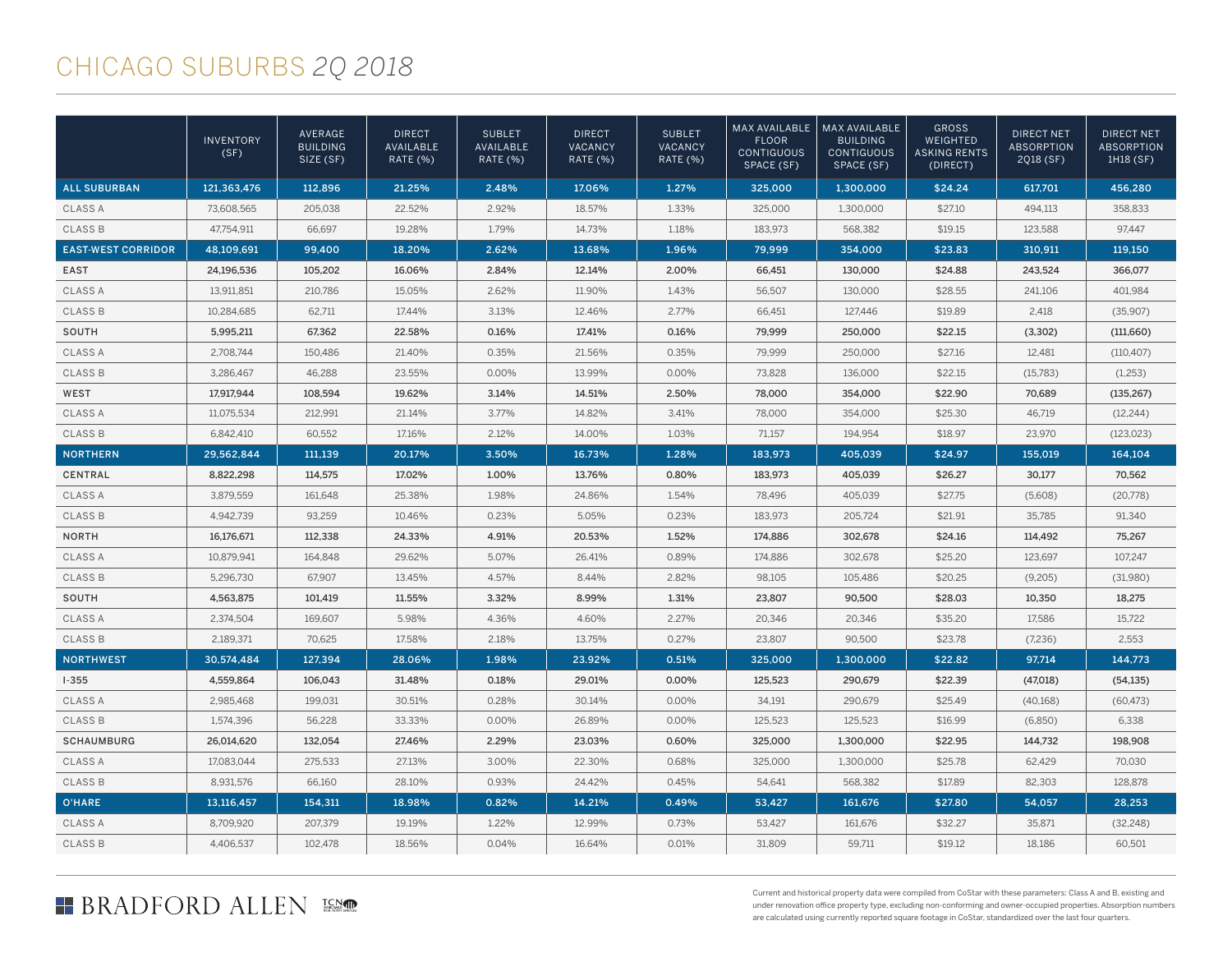# CHICAGO SUBURBS *2Q 2018*



|                                      | <b>CBD</b><br>A & B ONLY | <b>SUBURBAN</b><br>A & B ONLY |
|--------------------------------------|--------------------------|-------------------------------|
| Average Age                          | 1949                     | 1986                          |
| Average Size                         | 451,854                  | 112,896                       |
| <b>Direct Availability</b>           | 14.13%                   | 21.25%                        |
| Sublet Availability                  | 2.02%                    | 2.48%                         |
| Direct Vacancy                       | 11.88%                   | 17.06%                        |
| Sublet Vacancy                       | 0.93%                    | 1.27%                         |
| <b>Gross Asking Rent</b>             | \$40.25                  | \$24.24                       |
| <b>Current Quarter</b><br>Absorption | 1,021,106                | 617,701                       |
| Max Contiguous Space                 | 417,282                  | 1,300,000                     |
| Inventory Change, YOY                | 1.79%                    | 0.11%                         |

#### BY THE NUMBERS



#### DIRECT AVAILABILITY: SUBURBS VS. CBD

#### SUBMARKET VACANCY & ABSORPTION